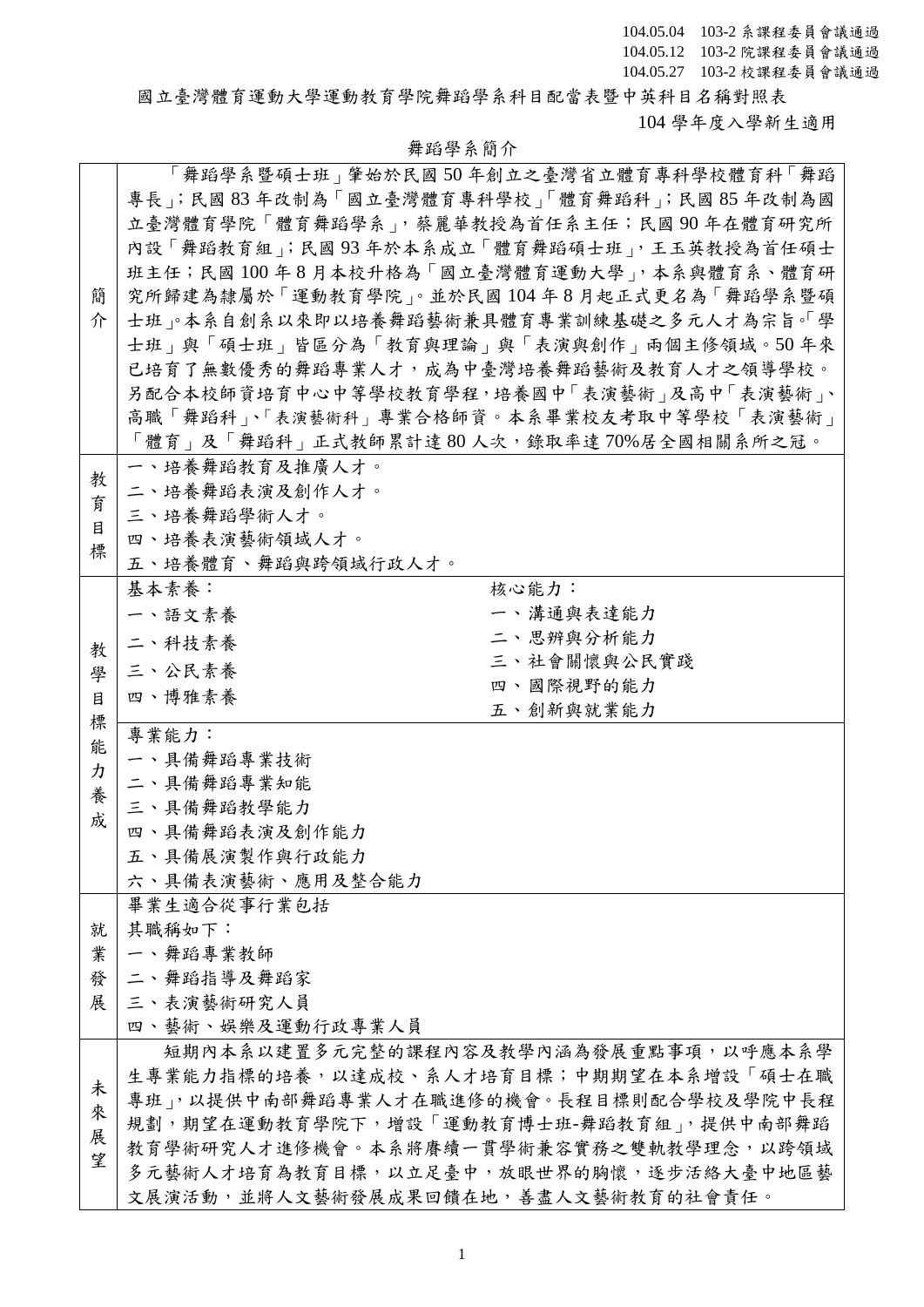## 104 學年度舞蹈學系四年制課程配當總表(草案)

共計 131 學分

|          |                  |                |                  | 第一學年             |                | 第二學年           |                              |                |                  |                |                  | 第三學年           |                                                                                                                                                                                                   |                | 第四學年             |                | 合計               |                  |                                                                                        |
|----------|------------------|----------------|------------------|------------------|----------------|----------------|------------------------------|----------------|------------------|----------------|------------------|----------------|---------------------------------------------------------------------------------------------------------------------------------------------------------------------------------------------------|----------------|------------------|----------------|------------------|------------------|----------------------------------------------------------------------------------------|
|          |                  | 上              |                  | F                |                | 上              |                              | $\top$         |                  | 上              |                  | $\top$         |                                                                                                                                                                                                   | 上              |                  |                | $\top$           |                  |                                                                                        |
|          |                  | 學<br>分         | 小                | 學小<br>時分時        |                | 學分             | 小時                           | 學分             | 小時               | 學分             | 小時               | 學分             | 小時                                                                                                                                                                                                | 學分             | 小時               | 學<br>分         | 小時               | 學分               | 小時                                                                                     |
|          | 學<br>必           | 5              | 6                | 5                | 6              | $\overline{0}$ | $\overline{0}$               | $\overline{0}$ | $\boldsymbol{0}$ | $\overline{0}$ | $\overline{0}$   | $\overline{0}$ | $\overline{0}$                                                                                                                                                                                    | $\overline{0}$ | $\boldsymbol{0}$ | $\overline{0}$ | $\boldsymbol{0}$ | 10               | 12                                                                                     |
| 共<br>同   | 學<br>選           | $\overline{0}$ | $\overline{0}$   | $\mathbf{0}$     | $\mathbf{0}$   | $8-10$         | $8 - 10$                     | $8 - 10$       | $8 - 10$         | $\overline{0}$ | $\boldsymbol{0}$ | $\mathbf{0}$   | $\boldsymbol{0}$                                                                                                                                                                                  | $\mathbf{0}$   | $\boldsymbol{0}$ | $\mathbf{0}$   | $\boldsymbol{0}$ | 18               | 18                                                                                     |
| 科        | 學<br>必<br>軍<br>護 | $\overline{0}$ | $\overline{2}$   | $\boldsymbol{0}$ | $\overline{2}$ | $\overline{0}$ | $\overline{0}$               | $\overline{0}$ | $\overline{0}$   | $\mathbf{0}$   | $\boldsymbol{0}$ | $\overline{0}$ | $\overline{0}$                                                                                                                                                                                    | $\overline{0}$ | $\boldsymbol{0}$ | $\overline{0}$ | $\boldsymbol{0}$ | $\boldsymbol{0}$ | $\overline{4}$                                                                         |
| 校學<br>訂必 |                  | $\overline{2}$ | $\overline{2}$   | $\overline{2}$   | $\mathbf{2}$   | $\mathbf{0}$   | $\overline{0}$               | $\overline{0}$ | $\boldsymbol{0}$ | $\mathbf{0}$   | $\boldsymbol{0}$ | $\mathbf{0}$   | $\overline{0}$                                                                                                                                                                                    | $\overline{2}$ | $\overline{2}$   | $\mathbf{0}$   | $\boldsymbol{0}$ | 6                | $6\,$                                                                                  |
| 科術       | 目必               |                | $\overline{2}$   | -1               | $\overline{2}$ | $\mathbf{0}$   | $\overline{0}$               | $\overline{0}$ | $\boldsymbol{0}$ | $\overline{0}$ | $\boldsymbol{0}$ | $\mathbf{0}$   | $\overline{0}$                                                                                                                                                                                    | $\overline{0}$ | $\boldsymbol{0}$ | $\overline{0}$ | $\boldsymbol{0}$ | $\overline{2}$   | $\overline{4}$                                                                         |
|          | 專學必              | $\overline{2}$ | $\overline{2}$   | $\mathbf{0}$     | $\mathbf{0}$   | $\overline{4}$ | $\overline{4}$               | $\overline{4}$ | $\overline{4}$   | $\overline{4}$ | $\overline{4}$   | $\overline{4}$ | $\overline{4}$                                                                                                                                                                                    | $\overline{0}$ | $\boldsymbol{0}$ | $\overline{0}$ | $\boldsymbol{0}$ | 18               | 18                                                                                     |
| 核術<br>心必 |                  | 9              | 18               | 9                | 18             | 8(1)           | 16(2)                        | 8(1)           | 16(2)            | 3(1)           | 6(2)             | 4(1)           | 8(2)                                                                                                                                                                                              | 3(1)           | 6(2)             | 3(1)           | 6(2)             | 47(6)            | 94(12)                                                                                 |
| 系        | 學<br>訂選          | $\mathbf{0}$   | $\overline{0}$   | $\mathbf{0}$     | $\overline{0}$ | $\overline{0}$ | $\overline{0}$               | $\overline{0}$ | $\boldsymbol{0}$ | $2 - 4$        | $2 - 4$          | $2 - 4$        | $2 - 4$                                                                                                                                                                                           | $2 - 4$        | $2 - 4$          | $2 - 4$        | $2 - 4$          | 8-16             | $8-16$                                                                                 |
|          | 科術<br>目選         | $\mathbf{0}$   | $\boldsymbol{0}$ | $\mathbf{0}$     | $\overline{0}$ | $\mathbf{0}$   | $\overline{0}$               | $\mathbf{0}$   | $\boldsymbol{0}$ | $2 - 5$        | $4 - 10$         | $2 - 5$        | $4 - 10$                                                                                                                                                                                          | $2 - 5$        | $4 - 10$         | $2 - 5$        | $4 - 10$         | 8-16             | 16-32                                                                                  |
|          | 學科<br>小計         | 9              | 12               | $7\overline{ }$  |                |                | $10$ 12-14 12-14 12-14 12-14 |                |                  | $6 - 8$        | $6 - 8$          | $6 - 8$        | $6 - 8$                                                                                                                                                                                           | $4 - 6$        | $4 - 6$          | $2 - 4$        | $2 - 4$          | 58-70            | 60-72                                                                                  |
| 小計       | 術科               |                |                  | 10 20 10 20      |                | 9              | 18                           | 9              | 18               | $6-9$          |                  |                | $ 12-18 $ 7-10 $ 14-20 $                                                                                                                                                                          | $6-9$          |                  |                |                  |                  | $\left  12 - 18 \right $ 6-9 $\left  12 - 18 \right $ 63-75 $\left  126 - 150 \right $ |
|          |                  |                |                  |                  |                |                |                              |                |                  |                |                  |                | 合計 <mark>19</mark> 32 <mark>17</mark> 30 <mark>21-23</mark> 30-32 <mark>21-23</mark> 30-32 <mark>12-17</mark> 18-26 <mark>13-18</mark> 20-28 <mark>10-15</mark> 16-24 <mark>8-13</mark> 14-22 132 |                |                  |                |                  |                  |                                                                                        |

※專業核心科目術科必修項目括弧內為實習課程學分數及授課時數

畢業條件:

一、畢業學分數(含通識 28 學分)至少應修滿 132 學分,包括校訂專業共同必修科目 8 學分、 系訂專業核心必修科目 72 學分、系訂選修科目 24 學分。

二、系訂興趣分組選修規定

本系學生於三年級起需依興趣選組,共分為舞蹈教育與研究組及舞蹈創作與表演組, 並按分組規定修完各組選修共計 36 學分。

三、大學部另有學分外之畢業門檻,請參考「學生畢業門檻護照」之規定。

四、如有特殊情況須經系所主任許可。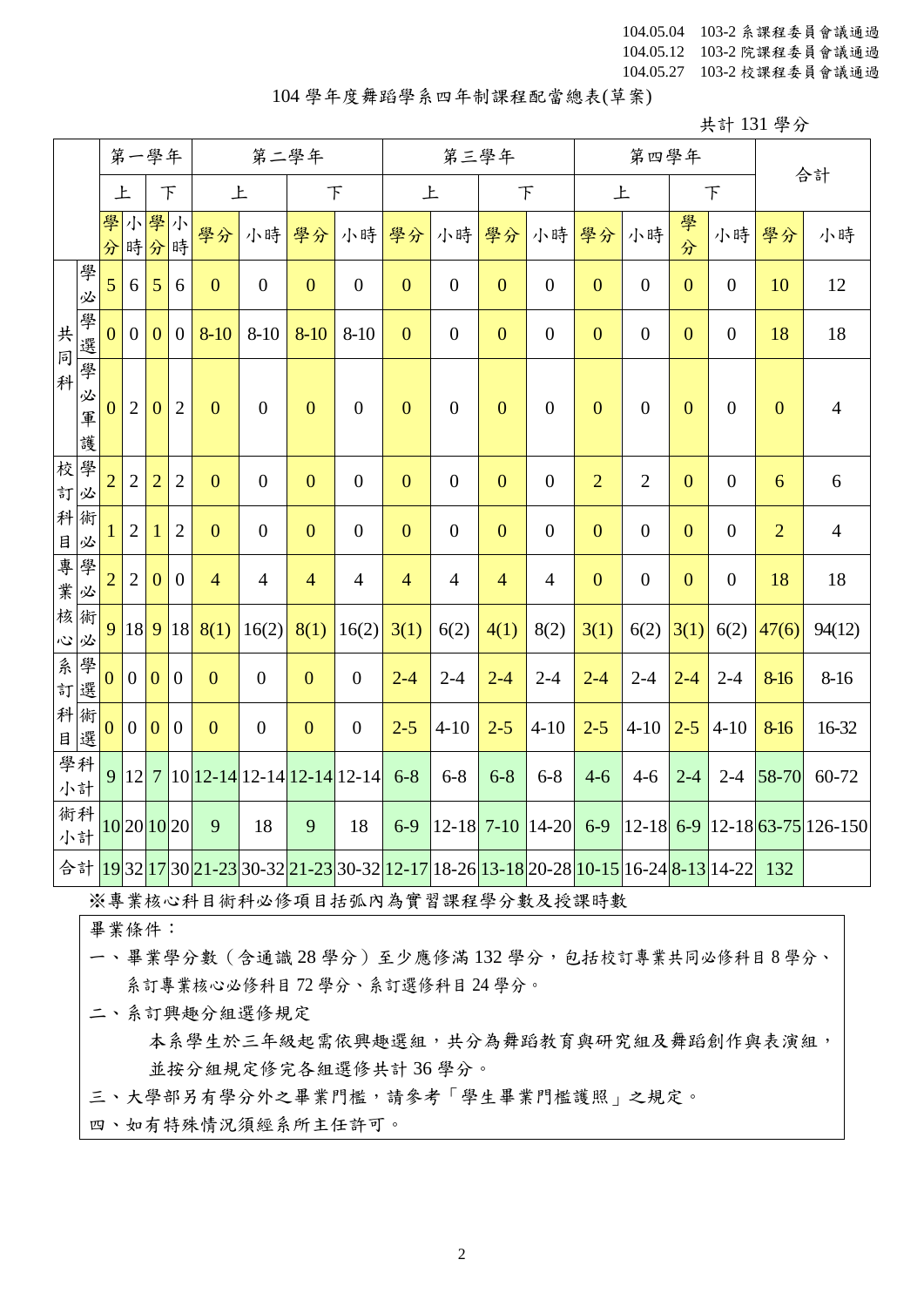## 104 學年度舞蹈學系四年制課程配當總表

共計 132 學分

## 一、校訂專業共同必修科目:8 學分(學科 6 學分,術科 2 學分)

|         |                           |                                     |                                                       |                |                | $\cdots$ |                |                |                |                |                |                |                |          |        |
|---------|---------------------------|-------------------------------------|-------------------------------------------------------|----------------|----------------|----------|----------------|----------------|----------------|----------------|----------------|----------------|----------------|----------|--------|
|         | 課程代碼                      |                                     | 科目名稱                                                  | 學<br>分         | 時<br>數         | 必<br>選   |                | 第一年            |                | 第二年            |                | 第三年            |                | 第四年      | 備<br>註 |
|         |                           |                                     |                                                       |                |                | 俢        | 上              | $\top$         | 上              | $\top$         | 上              | $\top$         | 上              | $\top$   |        |
|         |                           | 健康與體育概論                             |                                                       |                |                |          |                |                |                |                |                |                |                |          |        |
| 7002424 |                           | Education                           | Introduction to Health and Physical                   | $\overline{2}$ | 2              | 必        | 2              |                |                |                |                |                |                |          |        |
| 7000019 |                           | 人體解剖生理學                             |                                                       | 2              | $\overline{2}$ | 必        |                | 2              |                |                |                |                |                |          |        |
|         |                           | 體育行政與管理                             | Human Anatomy and Physiology                          |                |                |          |                |                |                |                |                |                |                |          |        |
| 7001925 |                           | Education                           | Administration and Management of Physical             | 2              | 2              | 必        |                |                |                |                |                |                | 2              |          |        |
|         | 游泳<br>7001201<br>Swimming |                                     |                                                       | $\mathbf{1}$   | 2              | 必        |                | 1              |                |                |                |                |                |          |        |
| 7002579 |                           | 田徑                                  |                                                       | 1              | 2              | 必        | 1              |                |                |                |                |                |                |          |        |
| 合計      |                           | <b>Track and Field</b>              |                                                       | 8              | 10             |          | 3              | 3              | $\Omega$       | $\Omega$       | $\mathbf{0}$   | $\Omega$       | $\overline{2}$ | $\Omega$ |        |
|         |                           |                                     | 二、系訂專業必修科目: 71 學分 (學科18學分,術科49學分,實習6學分)               |                |                |          |                |                |                |                |                |                |                |          |        |
|         |                           |                                     |                                                       | 學              | 時              | 必        | 第一年            |                | 第二年            |                | 第三年            |                | 第四年            |          | 備      |
|         | 課程代碼                      |                                     | 科目名稱                                                  | 分              | 數              | 選        |                |                |                |                |                |                |                |          | 註      |
|         |                           |                                     |                                                       |                |                | 俢        | 上              | F              | 上              | F              | 上              | 下              | 上              | 下        |        |
|         | 7001858                   |                                     | 藝術概論                                                  | $\overline{2}$ | $\overline{2}$ | 必        | $\overline{2}$ |                |                |                |                |                |                |          |        |
|         |                           |                                     | Introduction to Arts                                  |                |                |          |                |                |                |                |                |                |                |          |        |
|         | 7001687                   |                                     | 舞蹈課程設計<br>Dance Curriculum Design                     | 2              | $\overline{2}$ | 必        |                |                | 2              |                |                |                |                |          |        |
|         |                           |                                     | 舞蹈教學法                                                 |                |                |          |                |                |                |                |                |                |                |          |        |
|         | 7001662                   |                                     | Dance Pedagogy                                        | $\overline{2}$ | $\overline{2}$ | 必        |                |                |                | 2              |                |                |                |          |        |
| 學       |                           |                                     | 藝術行政與管理                                               |                |                |          |                |                |                |                |                |                |                |          |        |
| 科       | 7003094                   |                                     | Art Administration and                                | 2              | $\overline{2}$ | 必        |                |                |                |                | 2              |                |                |          |        |
|         |                           |                                     | Management<br>中國舞蹈史 (一)(二)                            |                |                |          |                |                |                |                |                |                |                |          |        |
|         |                           | 7004011/7004012                     | <b>Chinese Dance History</b>                          | $\overline{4}$ | $\overline{4}$ | 必        |                |                | 2              | 2              |                |                |                |          |        |
|         |                           | 7004013/7004014                     | 西洋舞蹈史 (一)(二)                                          | $\overline{4}$ | $\overline{4}$ | 必        |                |                |                |                | $\overline{2}$ | 2              |                |          |        |
|         |                           |                                     | <b>Western Dance History</b>                          |                |                |          |                |                |                |                |                |                |                |          |        |
|         | 7002043                   |                                     | 動作分析<br><b>Movement Analysis</b>                      | 2              | 2              | 必        |                |                |                |                |                | 2              |                |          |        |
|         | 小計                        |                                     |                                                       | 18             | 18             |          | $\overline{2}$ | $\mathbf{0}$   | $\overline{4}$ | $\overline{4}$ | $\overline{4}$ | $\overline{4}$ | $\mathbf{0}$   | $\Omega$ |        |
|         |                           |                                     | 中國舞基本動作 (一)(二)                                        |                |                |          |                |                |                |                |                |                |                |          |        |
|         |                           | 7002162/7002163、<br>7002164/7002165 | <b>Basic Movement of Chinese</b><br>Dance( $I)(II)$ ) | $\overline{2}$ | $\overline{4}$ | 必        | 1              | 1              |                |                |                |                |                |          |        |
|         |                           | 7002182/7002183                     | 中國舞(一)(二)(三)(四)                                       |                |                |          |                |                |                |                |                |                |                |          |        |
|         |                           | 7002184/7002185                     | <b>Chinese Folk</b>                                   | 8              | 16             | 必        | $\overline{2}$ | $\overline{2}$ | 2              | 2              |                |                |                |          |        |
|         |                           | 7002186/7002187<br>7002189/7002188  | Dance( $I)(II)(III)(IV)$                              |                |                |          |                |                |                |                |                |                |                |          |        |
| 術       |                           | 7002166/7002167                     |                                                       |                |                |          |                |                |                |                |                |                |                |          |        |
| 科       |                           | 7002168/7002169                     | 芭蕾 $(-)(-)(-)(5)(0)$                                  | 8              | 16             | 必        | $\overline{2}$ | $\overline{2}$ | 2              | 2              |                |                |                |          |        |
|         |                           | 7002170/7002171<br>7002172/7002173  | Ballet( $I)(II)(III)(IV)$                             |                |                |          |                |                |                |                |                |                |                |          |        |
|         |                           | 7002174/7002175                     | 現代舞(一)(二)(三)(四)                                       |                |                |          |                |                |                |                |                |                |                |          |        |
|         |                           | 7002176/7002177                     | Modern Dance( $I$ )( $II$ )                           | 8              | 16             | 必        | $\overline{2}$ | $\overline{2}$ | $\overline{2}$ | $\overline{2}$ |                |                |                |          |        |
|         |                           | 7002178/7002179<br>7002180/7002181  | (III)(IV)                                             |                |                |          |                |                |                |                |                |                |                |          |        |
|         |                           |                                     | 舞蹈音樂 (一)(二)                                           |                |                |          |                |                |                |                |                |                |                |          |        |
|         |                           | $7001652 \cdot 7001653$             | Dance Music( $I)(II)$                                 | $\overline{2}$ | $\overline{4}$ | 必        | 1              | 1              |                |                |                |                |                |          |        |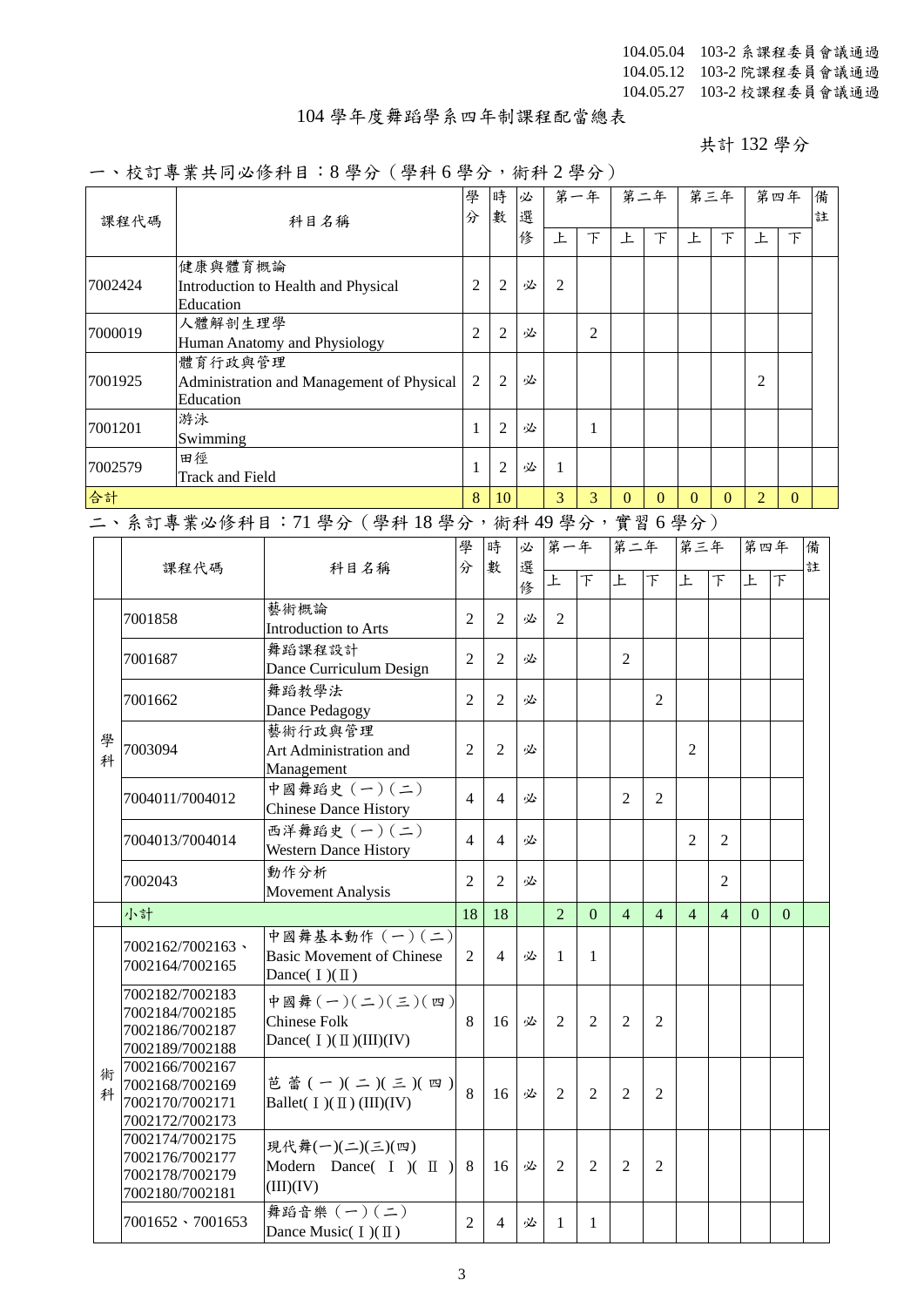104.05.04 103-2 系課程委員會議通過 104.05.12 103-2 院課程委員會議通過

104.05.27 103-2 校課程委員會議通過

|        | 7003602 \ 7003603                                                        | 音樂形式與風格 (一)(二)<br>Music Form and Style                                                                                                   | $\overline{2}$ | $\overline{4}$ | 必 |              |   | 1  | $\mathbf{1}$ |   |   |                          |                |  |
|--------|--------------------------------------------------------------------------|------------------------------------------------------------------------------------------------------------------------------------------|----------------|----------------|---|--------------|---|----|--------------|---|---|--------------------------|----------------|--|
|        | 7002822                                                                  | 臺灣舞蹈 (一)(二)<br>Taiwanese Ethnic Dance                                                                                                    | $\overline{2}$ | $\overline{4}$ | 必 |              |   |    |              | 1 | 1 |                          |                |  |
|        | 7001637 \ 7001638                                                        | 舞蹈即興 $(-)(-)$<br>Dance Improvisation( $I$ )( $\mathbb{I}$ )                                                                              | $\overline{2}$ | $\overline{4}$ | 必 | $\mathbf{1}$ | 1 |    |              |   |   |                          |                |  |
|        | 7001666 \7001667                                                         | 舞蹈創作 (一、二)<br>Dance Choreography( I)(II)                                                                                                 | $\overline{2}$ | $\overline{4}$ | 必 |              |   | 1  | 1            |   |   |                          |                |  |
|        | 7003614/7003628<br>7003615/7003629<br>7003616/7003630<br>7003617/7003631 | 中國舞技巧進階 (一)(二)<br>$(\boldsymbol{\Xi})$ $(\boldsymbol{\Xi})$<br><b>Advanced Chinese Folk</b><br>Dance( $I)(II)(III)(IV)$                  | $\overline{4}$ | 8              | 必 |              |   |    |              | 1 | 1 | 1                        | 1              |  |
|        | 7003618/7003632<br>7003619/7003633<br>7003620/7003634<br>7003621/7003635 | 芭蕾技巧進階(一)(二)(三)<br>(四)<br>Advanced Ballet ( $I$ )( $\Pi$ )<br>$(\mathbb{I})$ (IV)                                                        | 4              | 8              | 必 |              |   |    |              | 1 | 1 | 1                        | 1              |  |
|        | 7003622/7003636<br>7003623/7003637<br>7003624/7003638<br>7003625/7003639 | 現代舞技巧進階 (一)(二)<br>$(\boldsymbol{\Xi})$ $(\boldsymbol{\Xi})$<br><b>Advanced Modern Dance</b><br>$(1)(\mathbb{I})(\mathbb{I})(\mathbb{N})$ | 4              | 8              | 必 |              |   |    |              | 1 | 1 | 1                        | 1              |  |
| 實<br>꿥 | 7001057 \ 7001569<br>7001571 \ 7001574                                   | 演出實習 $(-)(-)(\le)$<br>$(\n$ 四 )<br>Dance<br>Practicum( $I$ )( $\mathbb{II}$ )( $\mathbb{II}$ )( IV)                                      | $\overline{4}$ | 8              | 必 |              |   | 1  | 1            | 1 | 1 |                          |                |  |
|        | 7001127 \ 7001128                                                        | 畢業製作 (一)(二)<br><b>Final Performance Production</b><br>for Graduation $(I)(\mathbb{I})$                                                   | $\overline{2}$ | $\overline{4}$ | 必 |              |   |    |              |   |   | 1                        | 1              |  |
|        | 小計                                                                       |                                                                                                                                          | 54             | 108            |   | 9            | 9 | 9  | 9            | 5 | 5 | $\overline{4}$           | $\overline{4}$ |  |
| 合計     |                                                                          |                                                                                                                                          | 72             | 126            |   | 11           | 9 | 13 | 13           | 9 | 9 | $\overline{\mathcal{A}}$ | $\overline{4}$ |  |

三、系訂選修科目:24 學分(學生依興趣選組做為專業發展方向)

|                  |        | 課程代碼                                 | 科目名稱                                                                                                          | 學              | 時               | 必選修 | 第一年      |          | 第二年      |          | 第三年           |                | 第四年            |                | 備      |  |  |  |  |  |  |
|------------------|--------|--------------------------------------|---------------------------------------------------------------------------------------------------------------|----------------|-----------------|-----|----------|----------|----------|----------|---------------|----------------|----------------|----------------|--------|--|--|--|--|--|--|
|                  |        |                                      |                                                                                                               | 分              | 數               |     | 上        | $\top$   | 上        | 下        | 上             | 下              | 上              | $\top$         | 註      |  |  |  |  |  |  |
|                  |        | 7001058                              | 教育概論<br>Introduction of Education                                                                             | 2              | $\mathfrak{D}$  | 必選  |          |          |          |          | 2             |                |                |                |        |  |  |  |  |  |  |
| 舞<br>蹈           |        | 7002494                              | 兒童舞蹈教育<br>Dance Education for Children                                                                        | $\overline{2}$ | $\overline{2}$  | 必選  |          |          |          |          |               | 2              |                |                |        |  |  |  |  |  |  |
| 教<br>育           | 學<br>科 | 7001674                              | 舞蹈評論<br>Dance Criticism                                                                                       | $\mathfrak{D}$ | 2               | 必選  |          |          |          |          |               |                | 2              |                |        |  |  |  |  |  |  |
| 組                |        | 7001744                              | 論文寫作<br><b>Essay Writing</b>                                                                                  | 2              | $\overline{2}$  | 必選  |          |          |          |          |               |                |                | 2              |        |  |  |  |  |  |  |
|                  |        | 小計                                   |                                                                                                               |                | 8               |     | $\Omega$ | $\Omega$ | $\Omega$ | $\Omega$ | $\mathcal{L}$ | $\mathfrak{D}$ | $\overline{2}$ | $\overline{2}$ |        |  |  |  |  |  |  |
|                  |        |                                      | 7000192、7000193 古典芭蕾(一)(二)(三)(四)<br>7000194 · 7000195 Classical Ballet (I)(II)<br>$(\mathbb{I})$ (IV)         | -8             |                 |     |          |          |          |          |               |                |                |                |        |  |  |  |  |  |  |
| 舞<br>蹈<br>表<br>演 | 術<br>科 | 7001262 \ 7001263<br>7001264、7001265 | 當代舞蹈(一)(二)(三)(四)<br>Contemporary Dance $(1)(\mathbb{I})$<br>$(\mathbb{II})(\mathbb{N})$                       |                | 16 <sup>1</sup> | 必選  |          |          |          |          | 2             | $\overline{2}$ | $\mathcal{L}$  | $\overline{2}$ | 三<br>選 |  |  |  |  |  |  |
| 組                |        |                                      | 7003626、7003627 民間舞蹈(一)(二)(三)(四) <br>7003628 - 7003629 Chinese Ethnic Dance<br>$(\bot)(\Pi)(\Pi)(\mathbb{N})$ |                |                 |     |          |          |          |          |               |                |                |                |        |  |  |  |  |  |  |
|                  |        | 小計                                   |                                                                                                               | 8              | 16              |     |          |          |          |          | $\mathcal{R}$ | 3              | $\mathcal{E}$  | 3              |        |  |  |  |  |  |  |
| 分<br>組           | 術<br>科 | 7002808 \7002811                     | 舞蹈教學 (一)(二)<br>Instruction in Dance( $I)(II)$ )                                                               | $\mathfrak{D}$ | $\overline{4}$  | 必選  |          |          |          |          | 1             | 1              |                |                | 教<br>學 |  |  |  |  |  |  |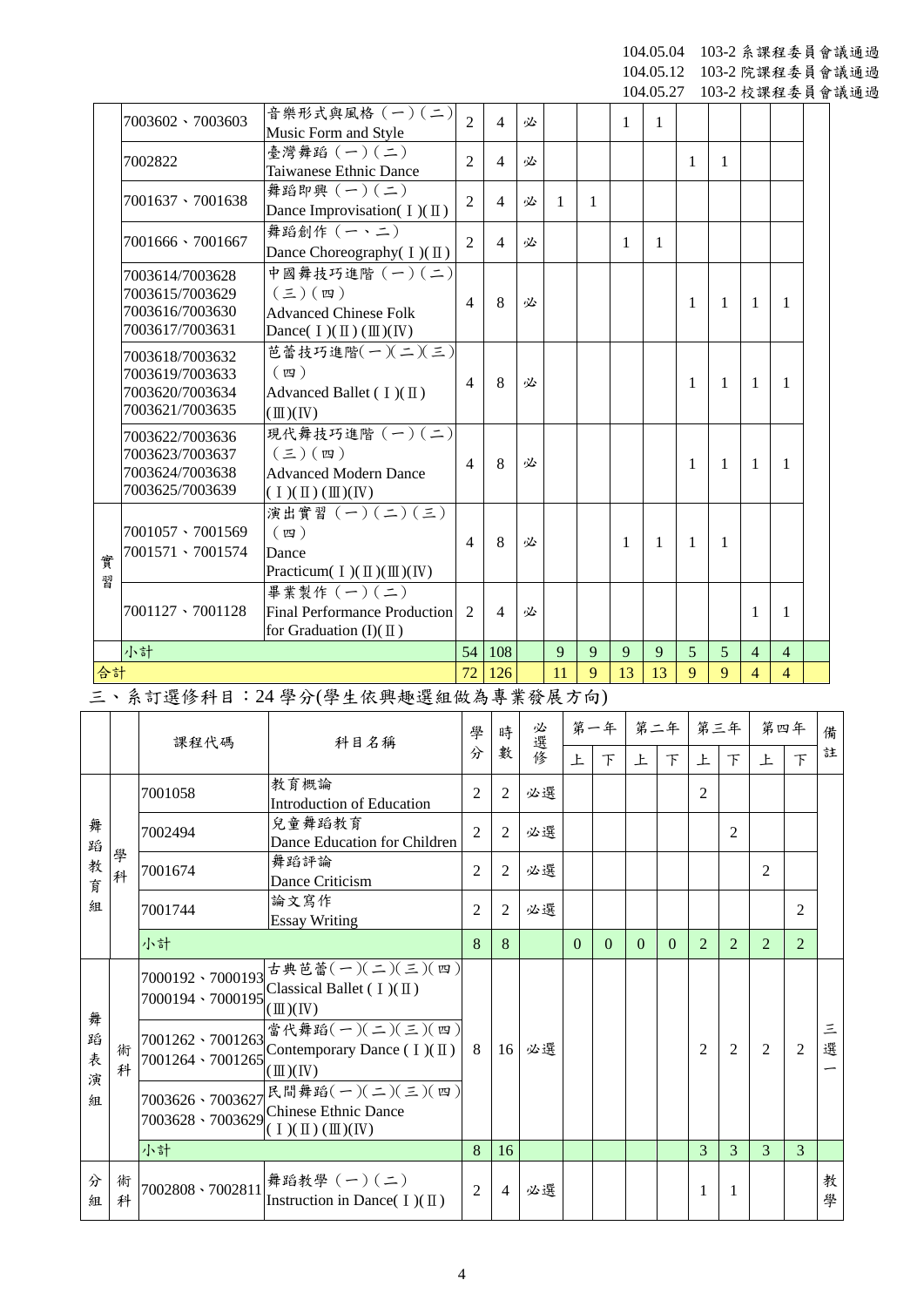104.05.04 103-2 系課程委員會議通過

104.05.12 103-2 院課程委員會議通過

|        |   |                   |                                                                                       |                  |                |    |  | 104.05.27 |              |              | 103-2 校課程委員會議通過     |              |                 |  |
|--------|---|-------------------|---------------------------------------------------------------------------------------|------------------|----------------|----|--|-----------|--------------|--------------|---------------------|--------------|-----------------|--|
| 選<br>俢 |   |                   | 舞蹈教學實習 (一)(二)<br>7001664 \ 7001665 Practicum in Dance<br>Teaching( $I)(II)$           | $\overline{2}$   | $\overline{4}$ | 必選 |  |           |              |              | 1                   | 1            | 或<br>編<br>創     |  |
|        |   | 7002234 \ 7002235 | 7002809、7002810 舞蹈編創(一)(二)(三)(四)<br><b>Instruction in Dance</b><br>$(1)(\Pi)(\Pi)(I)$ | $\overline{4}$   | 8              | 必選 |  |           | 1            | 1            | 1                   | 1            | $\equiv$<br>選   |  |
|        |   | 小計                |                                                                                       | $\overline{4}$   | 8              |    |  |           | $\mathbf{1}$ | $\mathbf{1}$ | $\mathbf{1}$        | $\mathbf{1}$ |                 |  |
| 合計     |   |                   |                                                                                       | 12               | 16(<br>(24)    |    |  |           |              |              |                     |              |                 |  |
|        |   | 7000642           | 美學<br>Aesthetics                                                                      | $\overline{2}$   | $\overline{2}$ | 選  |  |           |              |              |                     |              |                 |  |
|        |   | 7002236           | 教育心理學概論<br>Introduction of Psychological<br>Foundations of Education                  | $\overline{2}$   | 2              | 選  |  |           |              |              |                     |              |                 |  |
|        |   | 7002039           | 舞蹈教育理論與實務<br>Theory and Practice of Dance<br>Education                                | $\overline{2}$   | $\overline{2}$ | 選  |  |           |              |              |                     |              |                 |  |
|        |   | 7002237           | 舞蹈名作欣賞<br>Appreciation of Dance<br>Masterpieces                                       | 2                | 2              | 選  |  |           |              |              |                     |              |                 |  |
|        |   | 7001567           | 歌劇鑑賞<br>Appreciation of Opera                                                         | $\overline{2}$   | $\overline{2}$ | 選  |  |           |              |              |                     |              |                 |  |
|        |   | 7003785           | 舞蹈教學音樂分析<br>Analysis of Music for Dance<br>Course                                     | $\overline{2}$   | $\overline{2}$ | 選  |  |           |              |              |                     |              |                 |  |
|        |   | 7000449           | 多媒體製作<br>Multi-media Production                                                       | $\overline{2}$   | $\overline{2}$ | 選  |  |           |              |              |                     |              |                 |  |
|        |   | 7002248           | 舞臺攝影<br><b>Stage Photography</b>                                                      | $\overline{2}$   | $\mathbf{2}$   | 選  |  |           |              |              |                     |              |                 |  |
|        |   | 7002493           | 藝文活動行銷<br>Marketing for Arts and<br><b>Cultural Activities</b>                        | $\overline{2}$   | $\mathfrak{2}$ | 選  |  |           |              |              |                     |              | 需<br>俢          |  |
| 共<br>同 | 學 | 7001525           | 運動賽會管理<br>Management of Sport Events                                                  | $\overline{2}$   | $\overline{2}$ | 選  |  |           |              |              | 滿<br>$\overline{4}$ |              |                 |  |
| 選<br>俢 | 科 | 7003751           | 資料蒐集與應用<br>Data Collection and<br>Application                                         | 2                | 2              | 選  |  |           | 8            |              |                     |              | 科<br>$8\,$<br>學 |  |
|        |   | 7003633           | 創造性戲劇<br>Creative Drama                                                               | $\overline{2}$   | $\overline{2}$ | 選  |  |           |              |              |                     |              | 分               |  |
|        |   | 7003995           | 臺灣戲劇與劇場史<br>History of Dram and Theatre<br>in Taiwan                                  | $\boldsymbol{2}$ | $\overline{2}$ | 選  |  |           |              |              |                     |              |                 |  |
|        |   | 7003996           | 表演心理學<br>Performing Psychology                                                        | $\overline{2}$   | $\overline{2}$ | 選  |  |           |              |              |                     |              |                 |  |
|        |   | 7003997           | 表演學<br>Acting                                                                         | $\overline{2}$   | 2              | 選  |  |           |              |              |                     |              |                 |  |
|        |   | 7003998           | 舞臺表演與戲劇<br>Theatrics and Dramatics                                                    | $\overline{2}$   | 2              | 選  |  |           |              |              |                     |              |                 |  |
|        |   | 7003999           | 西洋戲劇選讀<br>Masterpieces<br>of<br>Western<br>Drama                                      | $\overline{2}$   | 2              | 選  |  |           |              |              |                     |              |                 |  |
|        |   | 7004007           | 劇本導讀<br><b>Introductory Reading of Plays</b>                                          | $\overline{2}$   | 2              | 選  |  |           |              |              |                     |              |                 |  |
|        |   | 7004008           | 編劇基礎<br><b>Playwriting Basics</b>                                                     | $\overline{2}$   | 2              | 選  |  |           |              |              |                     |              |                 |  |
|        |   | 7004009           | 導演基礎<br><b>Directing Basics</b>                                                       | $\overline{2}$   | 2              | 選  |  |           |              |              |                     |              |                 |  |
|        |   | 7004010           | 舞蹈與科技<br>Dance and Technology                                                         | $\sqrt{2}$       | $\overline{2}$ | 選  |  |           |              |              |                     |              |                 |  |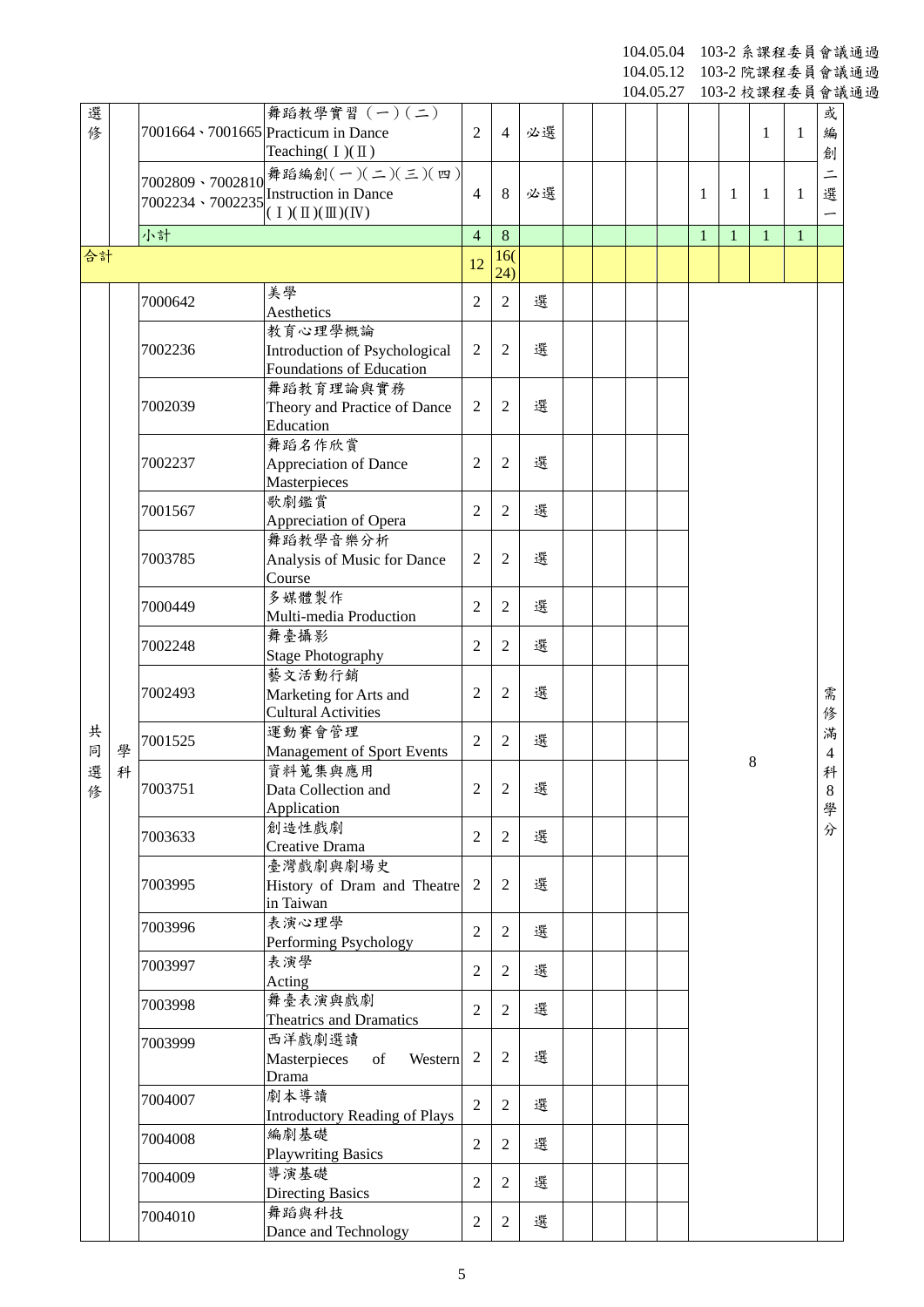104.05.04 103 - 2 系課程委員會議通過

104.05.12 103 - 2 院課程委員會議通過

|        |                    |                                                      |                |                |   |              |                  | 104.05.27        |              | 103-2 校課程委員會議通過 |                     |  |
|--------|--------------------|------------------------------------------------------|----------------|----------------|---|--------------|------------------|------------------|--------------|-----------------|---------------------|--|
|        |                    | 其他                                                   | $\overline{2}$ | $\overline{2}$ | 選 |              |                  |                  |              |                 |                     |  |
| 小計     |                    | other                                                | 8              | $8\phantom{.}$ |   | $\mathbf{0}$ | $\boldsymbol{0}$ | $\boldsymbol{0}$ | $\mathbf{0}$ | $\,8\,$         |                     |  |
|        |                    | 創意潛能開發                                               |                |                |   |              |                  |                  |              |                 |                     |  |
|        | 7003631            | Exploration of creative                              | 1              | $\mathfrak{2}$ | 選 |              |                  |                  |              |                 |                     |  |
|        |                    | potential                                            |                |                |   |              |                  |                  |              |                 |                     |  |
|        | 7003632            | 表演創意專題                                               | 1              | $\overline{2}$ | 選 |              |                  |                  |              |                 |                     |  |
|        |                    | Thematic of performance<br>creativity                |                |                |   |              |                  |                  |              |                 |                     |  |
|        |                    | 兒童劇場                                                 |                |                |   |              |                  |                  |              |                 |                     |  |
|        | 7000531            | Theatre for Children                                 | 1              | $\mathfrak{2}$ | 選 |              |                  |                  |              |                 |                     |  |
|        |                    | 幼兒體能遊戲                                               |                |                |   |              |                  |                  |              |                 |                     |  |
|        | 7002812            | Physical<br>Activities<br>for<br>Pre-school Children | $\overline{1}$ | $\mathfrak{2}$ | 選 |              |                  |                  |              |                 |                     |  |
|        |                    | 舞蹈音樂製作                                               |                |                |   |              |                  |                  |              |                 |                     |  |
|        | 7002681            | Dance Music Production                               | 1              | $\overline{2}$ | 選 |              |                  |                  |              |                 |                     |  |
|        | 7001641            | 舞蹈服裝設計                                               | 1              | 2              | 選 |              |                  |                  |              |                 |                     |  |
|        |                    | Dance Costume Design                                 |                |                |   |              |                  |                  |              |                 |                     |  |
|        | 7003635            | 舞臺燈光設計與實務                                            | $\mathbf{1}$   | $\overline{2}$ | 選 |              |                  |                  |              |                 |                     |  |
|        | 7002496<br>7001644 | <b>Stage Lighting Design</b><br>劇場管理與實務              |                |                |   |              |                  |                  |              |                 |                     |  |
|        |                    | Theater Management and                               | 1              | $\overline{c}$ | 選 |              |                  |                  |              |                 |                     |  |
|        |                    | Practice                                             |                |                |   |              |                  |                  |              |                 |                     |  |
|        |                    | 舞蹈治療                                                 | $\mathbf{1}$   | $\overline{2}$ | 選 |              |                  |                  |              |                 |                     |  |
|        |                    | Dance Therapy                                        |                |                |   |              |                  |                  |              |                 |                     |  |
|        | 7001028            | 接觸即興                                                 | 1              | $\overline{2}$ | 選 |              |                  |                  |              |                 |                     |  |
|        |                    | <b>Contact Improvisation</b><br>肢體開發                 |                |                |   |              |                  |                  |              |                 | 需                   |  |
|        | 7000508            | <b>Body Development</b>                              | 1              | 2              | 選 |              |                  |                  |              |                 | 俢                   |  |
|        | 7002247            | 表演基本訓練                                               | $\mathbf{1}$   | $\overline{2}$ | 選 |              |                  |                  |              |                 | 滿                   |  |
| 術<br>科 |                    | <b>Basic Training of Acting</b>                      |                |                |   |              |                  |                  |              | $\overline{4}$  | $\overline{4}$<br>科 |  |
|        | 7002246            | 名作實習                                                 | 1              | $\overline{2}$ | 選 |              |                  |                  |              |                 | $\overline{4}$      |  |
|        |                    | Dance Repertory<br>有氧舞蹈                              |                |                |   |              |                  |                  |              |                 | 學                   |  |
|        | 7003514            | Aerobic Dance                                        | 1              | $\mathfrak{2}$ | 選 |              |                  |                  |              |                 | 分                   |  |
|        | 7001752            | 踢踏舞                                                  | $\mathbf{1}$   | $\overline{2}$ | 選 |              |                  |                  |              |                 |                     |  |
|        |                    | <b>Tap Dance</b>                                     |                |                |   |              |                  |                  |              |                 |                     |  |
|        | 7001814            | 爵士舞蹈                                                 | 1              | $\overline{2}$ | 選 |              |                  |                  |              |                 |                     |  |
|        |                    | Jazz Dance                                           |                |                |   |              |                  |                  |              |                 |                     |  |
|        | 7002402            | 運動舞蹈<br>Dance-Sport                                  | $\mathbf{1}$   | $\overline{2}$ | 選 |              |                  |                  |              |                 |                     |  |
|        |                    | 流行舞蹈                                                 |                |                |   |              |                  |                  |              |                 |                     |  |
|        | 7002250            | Popular Dance                                        | 1              | $\overline{2}$ | 選 |              |                  |                  |              |                 |                     |  |
|        | 7001259            | 瑜珈                                                   | 1              | $\overline{2}$ | 選 |              |                  |                  |              |                 |                     |  |
|        |                    | Yoga                                                 |                |                |   |              |                  |                  |              |                 |                     |  |
|        | 7002365            | 彼拉提斯                                                 | 1              | $\overline{2}$ | 選 |              |                  |                  |              |                 |                     |  |
|        |                    | Pilates<br>競技啦啦隊                                     |                |                |   |              |                  |                  |              |                 |                     |  |
|        | 7001880            | <b>Cheer Leading</b>                                 | $\mathbf{1}$   | $\mathfrak{2}$ | 選 |              |                  |                  |              |                 |                     |  |
|        |                    | 指壓與按摩                                                |                |                |   |              |                  |                  |              |                 |                     |  |
|        | 7002405            | Acupressure and Massage                              | 1              | $\overline{2}$ | 選 |              |                  |                  |              |                 |                     |  |
|        | 7003112            | 運動傷害與急救                                              | $\mathbf{1}$   | $\overline{2}$ | 選 |              |                  |                  |              |                 |                     |  |
|        |                    | Sports Injury and First Aid                          |                |                |   |              |                  |                  |              |                 |                     |  |
|        | 7000233            | 民俗體育                                                 | 1              | $\overline{2}$ | 選 |              |                  |                  |              |                 |                     |  |
|        |                    | <b>Folk Sports</b>                                   |                |                |   |              |                  |                  |              |                 |                     |  |
|        | 7002314            | 體操                                                   | $\mathbf{1}$   | $\sqrt{2}$     | 選 |              |                  |                  |              |                 |                     |  |
|        |                    | Gymnastics                                           |                |                |   |              |                  |                  |              |                 |                     |  |